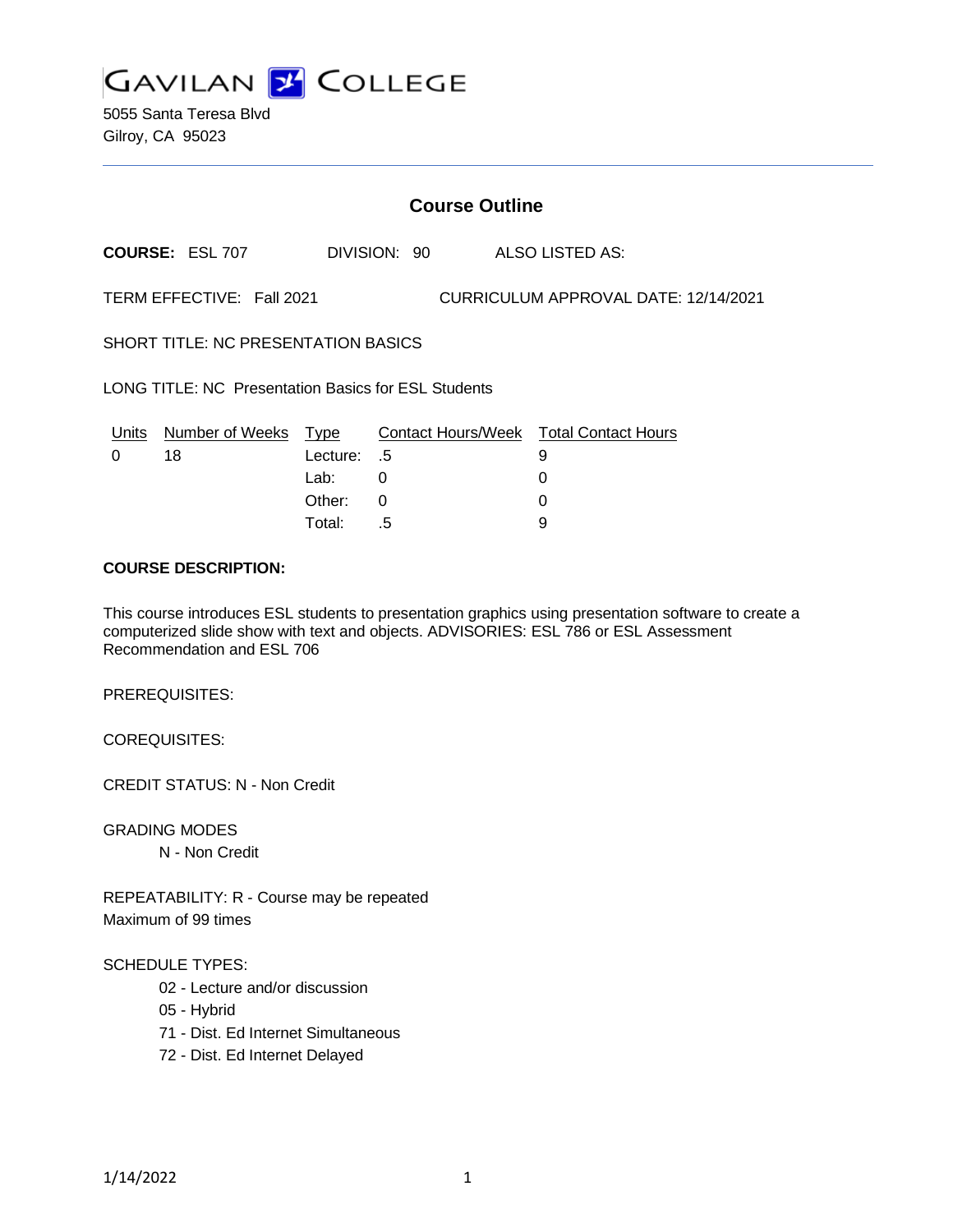### **STUDENT LEARNING OUTCOMES:**

By the end of this course, a student should:

1. Students will create a digital presentation that demonstrates the use of different fonts, text colors, and text sizes.

2. Students will demonstrate inserting clip art, photos, logos, video clips and sound clips to create a compelling multimedia digital presentation.

## **COURSE OBJECTIVES:**

By the end of this course, a student should:

1. Utilize basic computer skills and presentation software to plan and create a digital presentation.

2. Utilize basic computer skills and presentation software functions to modify and enhance a digital presentation.

# **CONTENT, STUDENT PERFORMANCE OBJECTIVES, OUT-OF-CLASS ASSIGNMENTS**

Curriculum Approval Date: 12/14/2021 1 Hour Content: Creating a Presentation. Getting Started with presentation software. Choosing the Best Method to Start a Presentation. Creating a Presentation Using Suggested Content. Browsing Through a Presentation. Editing Text in a Presentation. Viewing a Presentation. Getting Help Using Presentation Software. 1 Hour Content: Working with a Presentation. Creating a Presentation Using a Design Template. Entering Text in a Slide. Creating a New Slide. Inserting Slides from Other Presentations. Rearranging Slides in a Presentation . Entering Speaker Notes. Creating a Folder to Store a Presentation. 1 Hour Content: Create a Presentation Using a Design Template. Edit, format, print, and save a Presentation. Performance objectives . Use three different ways to create a Presentation. Printing a Presentation. Working with an Existing Presentation.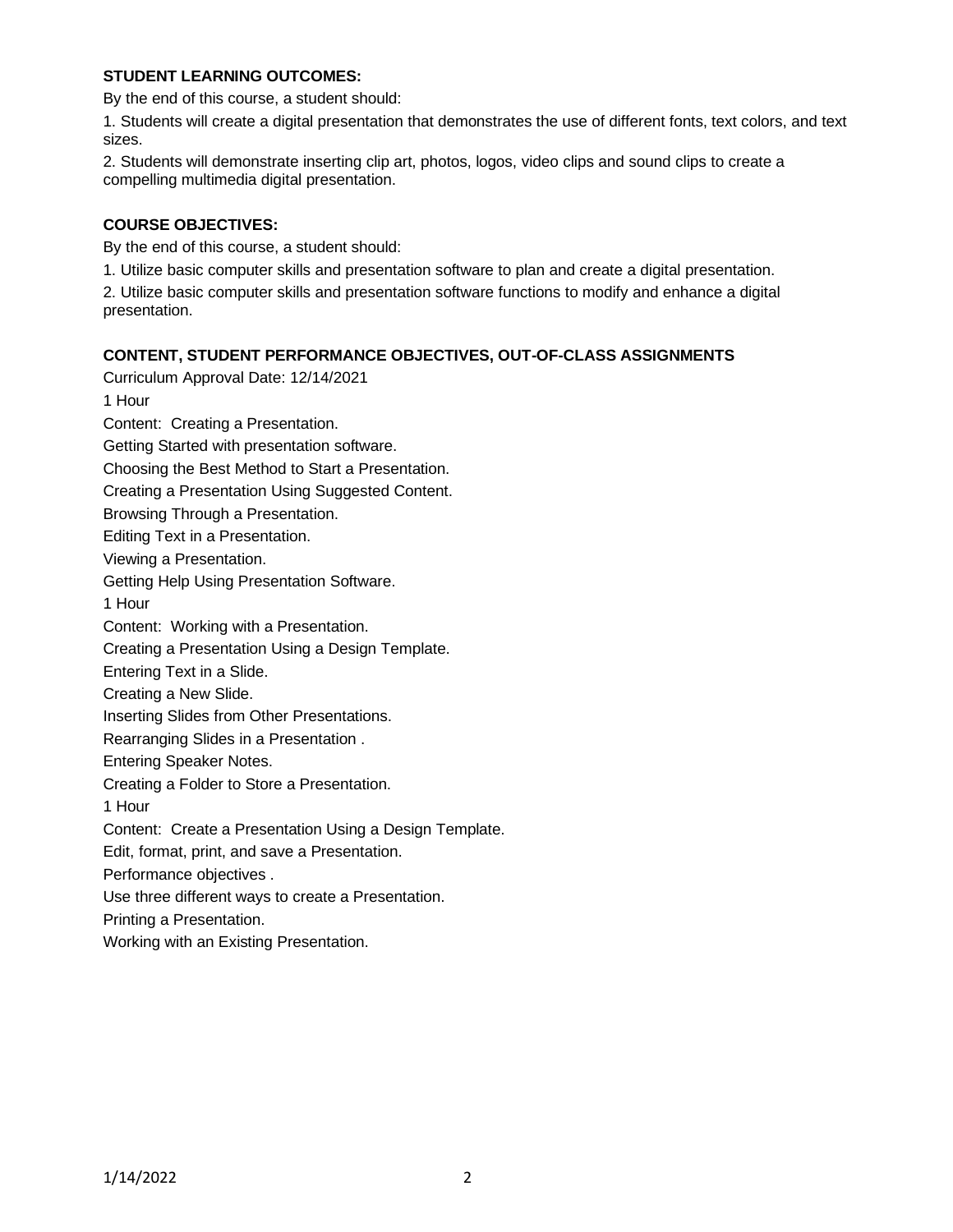1 Hour Content: Adding a Header and a Footer. Choosing the Right Print Settings. Previewing a Presentation. Printing a Presentation. Outlining Your Ideas. Creating a Blank Presentation. Entering Text in an Outline. Inserting an Outline from a word processing program. 1 Hour Content: Deleting and Rearranging Slides, Paragraphs, and Text. Formatting Text in an Outline. Sending an Outline or Notes to a Word Processor. 1 Hour Content: Adding and Modifying Slide Text. Adding and Moving Text on Slides. Changing Text Alignment and Spacing. Finding and Replacing Text and Fonts . Correcting Text While Typing. 1 Hour Content: Checking Spelling and Presentation Styles. Applying and Modifying Design Templates. Applying a Design Template to a Presentation. Making Your Presentation Look Consistent. Formatting Master Text and Bullets. Saving a Presentation as a Design Template. Viewing and Changing Presentation Colors. 1 Hour Content: Creating a Color Scheme. Adding Colors to a Presentation. Adding and Modifying a Slide Background. Add and modify text, using different alignment, spacing, and fonts. Set up and modify Design Template for a Presentation. Add colors, bullets and master text for a Design Template. 1 Hour Content: Setting Up and Delivering a Slide Show. Animating a Slide During a Slide Show. Adding Transition Effects Between Slides. Creating and Editing a Custom Show. Delivering a Slide Show. Taking Notes During a Slide Show. Creating a Multimedia Presentation. Inserting Sounds and Movies. Playing Sounds and Movies in a Slide Show.

### **METHODS OF INSTRUCTION:**

Adding Slide Timings.

Lecture, demonstration, hands-on presentation software lab.

1/14/2022 3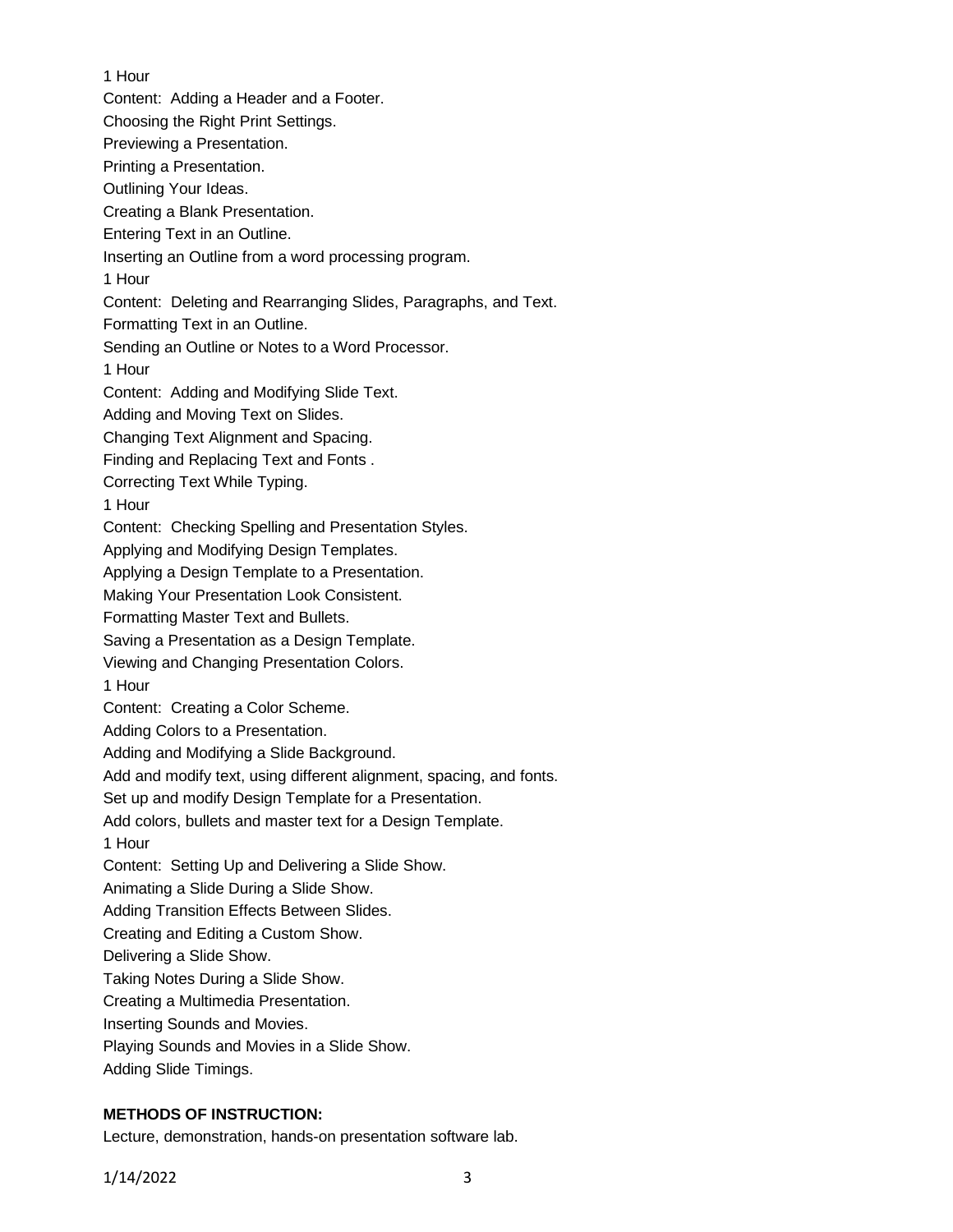## **METHODS OF EVALUATION:**

Objective examinations Percent of total grade: 20 Class project.

Problem-solving assignments Percent of total grade: 30 Class projects.

Skill demonstrations Percent of total grade: 50 Class performances.

# **REPRESENTATIVE TEXTBOOKS:**

No textbook is required for this course.